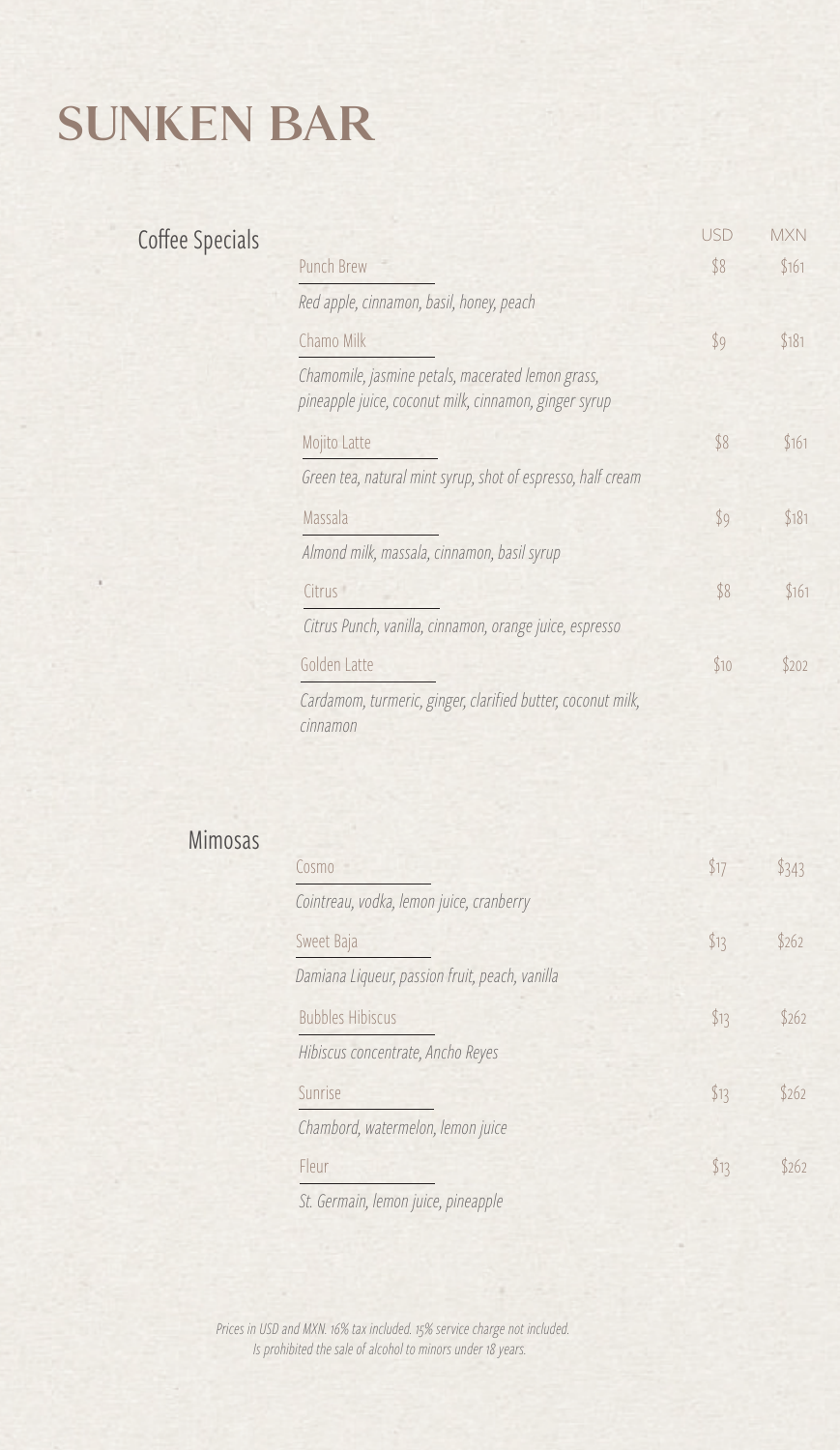#### Panini Menu

8 am - 2 pm

| Served with sweet potato fries or lettuce and tomato salad<br>or potato salad with chives and mustard |            |            |  |
|-------------------------------------------------------------------------------------------------------|------------|------------|--|
|                                                                                                       | <b>USD</b> | <b>MXN</b> |  |
| The Cape English Muffin                                                                               | \$19       | \$383      |  |
| Ham, bacon, pork sausage, fried egg and cheddar cheese                                                |            |            |  |
| Lox Salmon Bagel                                                                                      | \$21       | \$423      |  |
| with goat cheese, lettuce, capers, onion and lemon                                                    |            |            |  |
| Iberian Ham                                                                                           | \$27       | \$544      |  |
| with ramonetti cheese, arugula and truffle mayonnaise                                                 |            |            |  |
| Rosted Pepper Picanha                                                                                 | \$22       | \$443      |  |
| with swiss cheese, pickle sauce and mustard                                                           |            |            |  |
| Grilled Pesto Chicken                                                                                 | \$19       | \$383      |  |
| with grana padano cheese, dried tomato, basil and arugula                                             |            |            |  |
| Three Cheese: Brie, Raclette & Mozzarella                                                             | \$17       | \$343      |  |
| with heirloom tomato, arugula, basil and kalamata olive                                               |            |            |  |
| Avocado Toast                                                                                         | \$17       | \$343      |  |
| with tomato and herb salad<br>add.                                                                    |            |            |  |
| scrambled or hard egg                                                                                 | \$5        | \$101      |  |
| lox salmon                                                                                            | \$7        | \$141      |  |
| iberian ham                                                                                           | \$10       | \$202      |  |
| smoked bacon                                                                                          | \$4        | \$81       |  |
| feta cheese and kalamata olive                                                                        | \$4        | \$81       |  |

*Prices in USD and MXN. 16% tax included. 15% service charge not included*